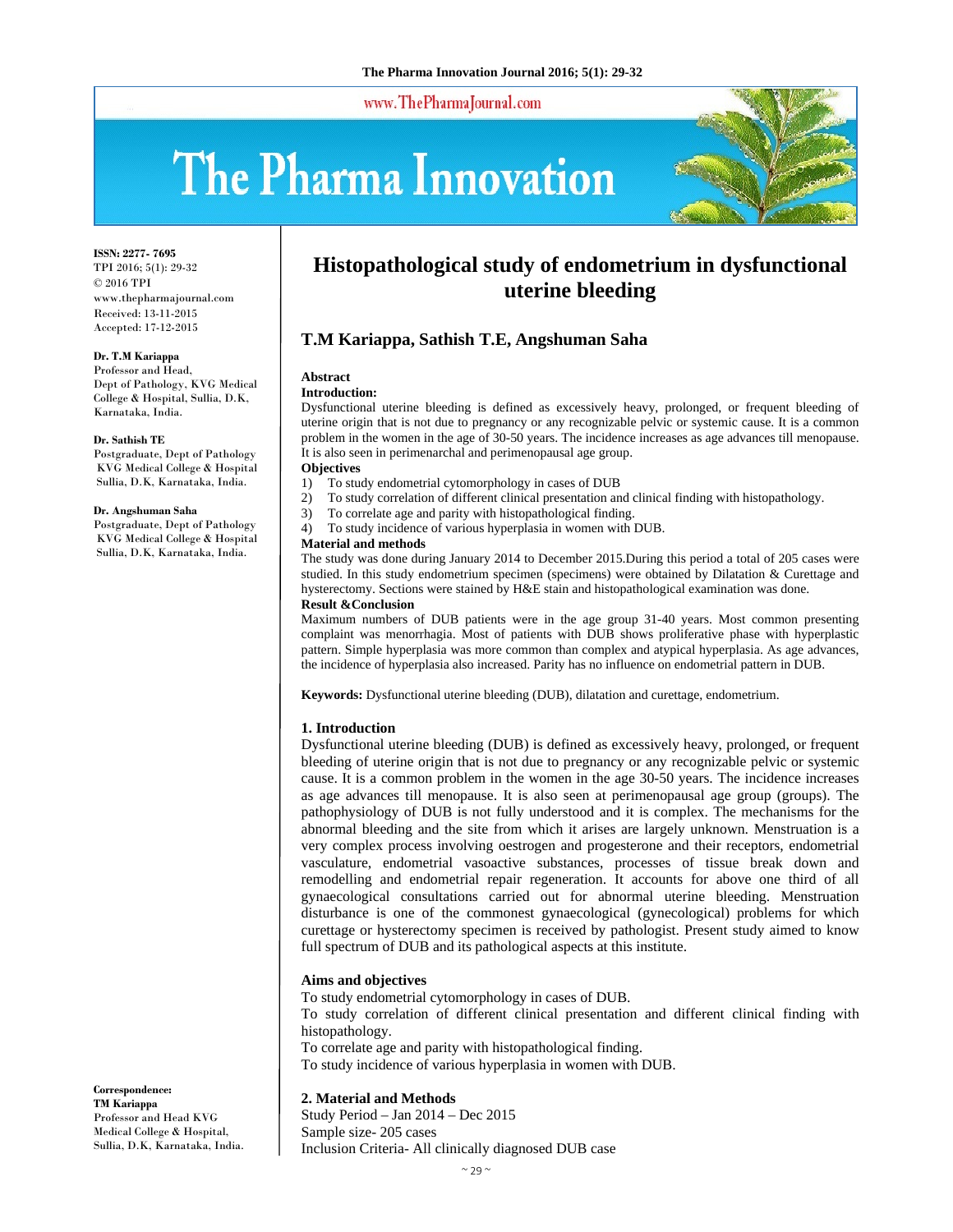Exclusion Criteria- Structural lesions diagnosed radiologically. 05 cases (2 leiomyoma, 2 adenomyosis and 1 endometrial carcinoma) were excluded from present series and further study was carried out on 200 cases proven histopathologically also as DUB.

**Table 1:** Incidence of DUB in various age group in our study

| Age(Years) | <b>No f Cases</b> | Percentage $(\% )$ |
|------------|-------------------|--------------------|
| < 20       |                   | 0.5                |
| $21 - 30$  | 32                | 16                 |
| $31 - 40$  | 96                |                    |
| $41 - 50$  | n /               |                    |
| 51-60      | 09                | 4.:                |
| Total      | 200               | 100                |

**Table 2:** Incidence of menstrual disorder in DUB

| <b>Menstrual Disorder</b> | <b>No of Cases</b> | Percentage $(\% )$ |
|---------------------------|--------------------|--------------------|
| Menorrhagia               | 153                | 76.5               |
| Polymenorrhea             |                    |                    |
| Metrorrhagia              |                    | 13.5               |
| Oligomenorrhea            | 04                 |                    |
| Total                     |                    |                    |

| <b>Endometrial Pattern</b> | <b>No of Cases</b> | Percentage $(\% )$ |
|----------------------------|--------------------|--------------------|
| Proliferative              |                    |                    |
| Secretory                  |                    |                    |
| Hyperplasia                |                    | つつ                 |
| Atropy                     |                    |                    |
| Total                      |                    | ۱M                 |

**Table 3:** Endometrial pattern in DUB

**Table 4:** Incidence of types of hyperplasia associated with DUB

| <b>Types of Hyperplasia</b> | <b>No of Cases</b> | Percentage $(\% )$ |
|-----------------------------|--------------------|--------------------|
| Simple                      | 30                 | 68.18              |
| Complex                     |                    | 27.27              |
| Atypical                    |                    | 4.55               |
| Total                       |                    |                    |

|  |  |  | <b>Table 5:</b> Age incidence comparison with other series |  |  |  |
|--|--|--|------------------------------------------------------------|--|--|--|
|--|--|--|------------------------------------------------------------|--|--|--|

| Age(Yrs)    | Our<br>$Study(\% )$<br>200 Cases | <b>Muhammad Et</b><br>Al. 260 Cases | <b>Sutherland Et</b><br>Al. 848 Cases |
|-------------|----------------------------------|-------------------------------------|---------------------------------------|
| ${}_{< 20}$ |                                  |                                     | 3.9                                   |
| $21 - 30$   | 16                               | 12.7                                | 22.5                                  |
| $31 - 40$   | 48                               | 39.2                                | 34.5                                  |
| $41 - 50$   | 32                               | 48.1                                | 37.7                                  |
| 51-60       | 04                               |                                     | 1.6                                   |

**Table 6:** Endometrial pattern comparison with other series

| <b>Endometrial</b><br><b>Pattern</b> | Our<br><b>Series</b> | R.K. Narula<br><b>Et. Al Study</b> | Sanaullah Et<br><b>Al Study</b> |
|--------------------------------------|----------------------|------------------------------------|---------------------------------|
| Proliferative<br>phase               | 40%                  | 37.7%                              | 31%                             |
| Secretory phase                      | 31%                  | 35.95%                             | 43%                             |
| Hyperplasia                          | 22%                  | 20.90%                             | 11%                             |
| Atrophy                              | 07%                  | 12%                                |                                 |
| Total                                | 100                  | 100                                | 100                             |



**Fig 1:** Proliferative Phase: Shows tubular shaped endometrial glands lined by tall, columnar epithelium with basally placed nucleus. The glands are embedded in a dense compact stroma.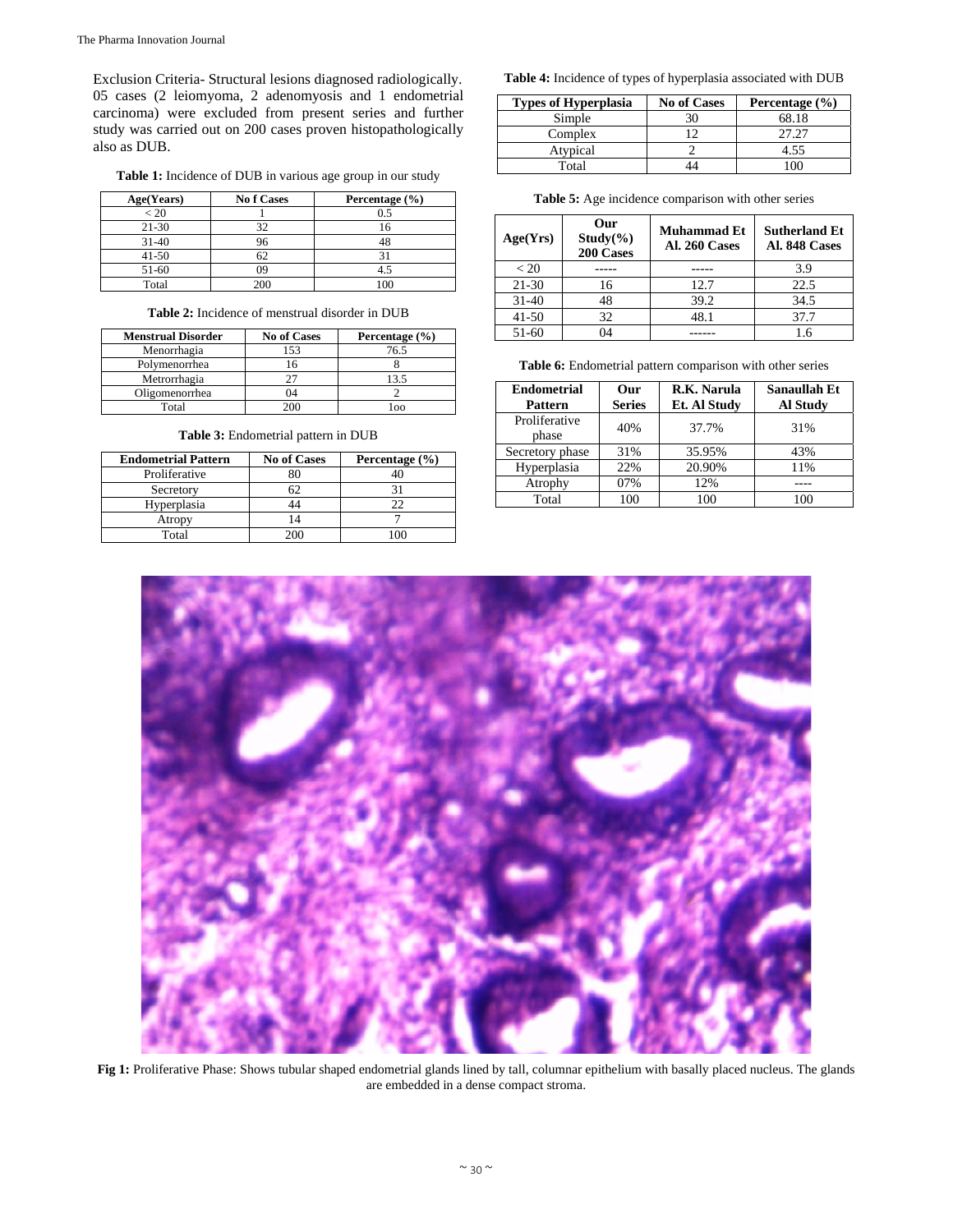

**Fig 2:** Secretory Phase: Shows endometrial glands and stroma. The glands are tortuous and show subnuclear vacuolations. The stroma is edematous.



**Fig 3:** Complex Hyperplasia: showing back to back arrangement of endometrial glands.